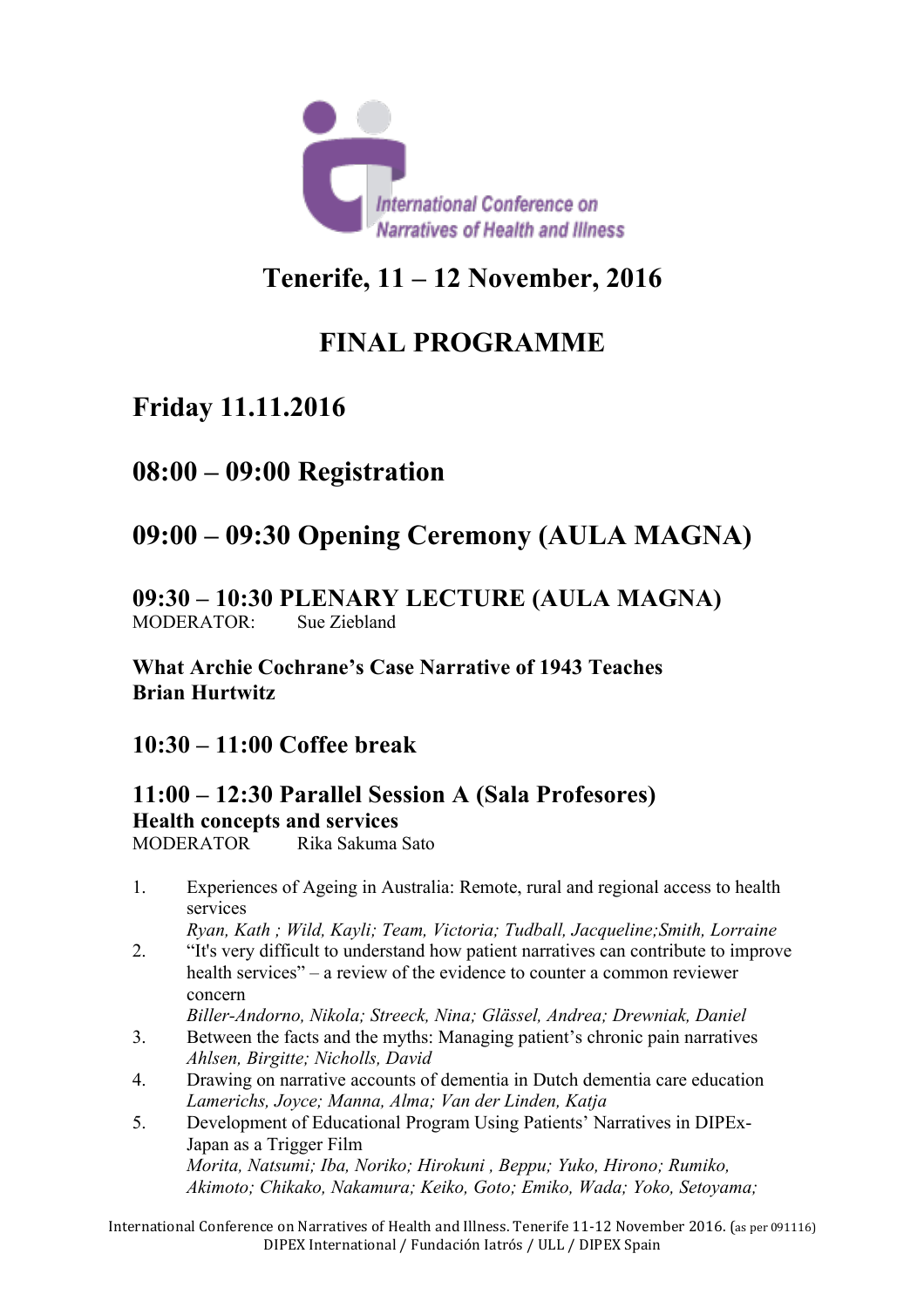*Akiko, Aoki; Tomiko, Takeuchi; Akiko, Sawada; Sato, Rika Sakuma; Semba, Miyuki*

6. Life stories as tools to change public health care systems: Examples and reflections from studies among Norwegian users of complementary and alternative medicine *Salamonsen, Anita*

### **11:00 – 12:30 Parallel Session B (Aula 1.6) Health narratives and Subjectivity**

MODERATOR Sue Ziebland

1. "Rushing to a new, unwanted me": multiple medicines breaking and remaking personal narratives

*Tudball, Jacqueline; Ryan, Kath; Smith, Lorraine; Williamson, Margaret*

- 2. Negative effects of social support for patients with inflammatory bowel disease *Palant, Alexander; Wolfgang, Himmel*
- 3. Narrating the phantom limb *Heavey, Emily*
- 4. "I will claim that I am a very good success story": gender and men's narration of long- term experiences of WLS

*Groven, Karen Synne; Ahlsen, Birgitte; Robertson, Steven*

- 5. "Its not your baby, you know the baby belongs to the hospital"; parent narratives of neonatal surgery and recovery. *Hinton, Lisa; Knight, Marian; Locock, Louise*
- 6. "Halfway towards recovery": rehabilitating the relational self in narratives of postnatal depression *Stone, Meredith; Kokanovic, Renata*

# **11:00 – 12:30 Parallel Session C (Aula 1.7)**

### **What can research into patient experiences teach us about good communication in health care?**

MODERATOR Susan Law

- 1. How doctors speak in patients' illness narratives *Lucius-Hoene , Gabriele; Haug, Stephanie*
- 2. 'I had bad headaches and I was getting tired of telling this doctor': Experiences of **Diabetics** *Stubbe, Maria*
- 3. Finding the treatment that is right for me *Holmberg, Christine; Schultze, Martin; Müller-Nordhorn, Jacqueline*
- 4. Learning from other people's experiences *Ryan, Kath*
- 5. Challenges in patient professional communication regarding treatment preferences *Ormel, Ilja; Law, Susan*
- 6. Learning to listen: Use of an illness narrative interview protocol to promote patientcentered care *Navarro de Souza, Alicia*

# **12:30 – 14:00 LUNCH (Cafeteria)**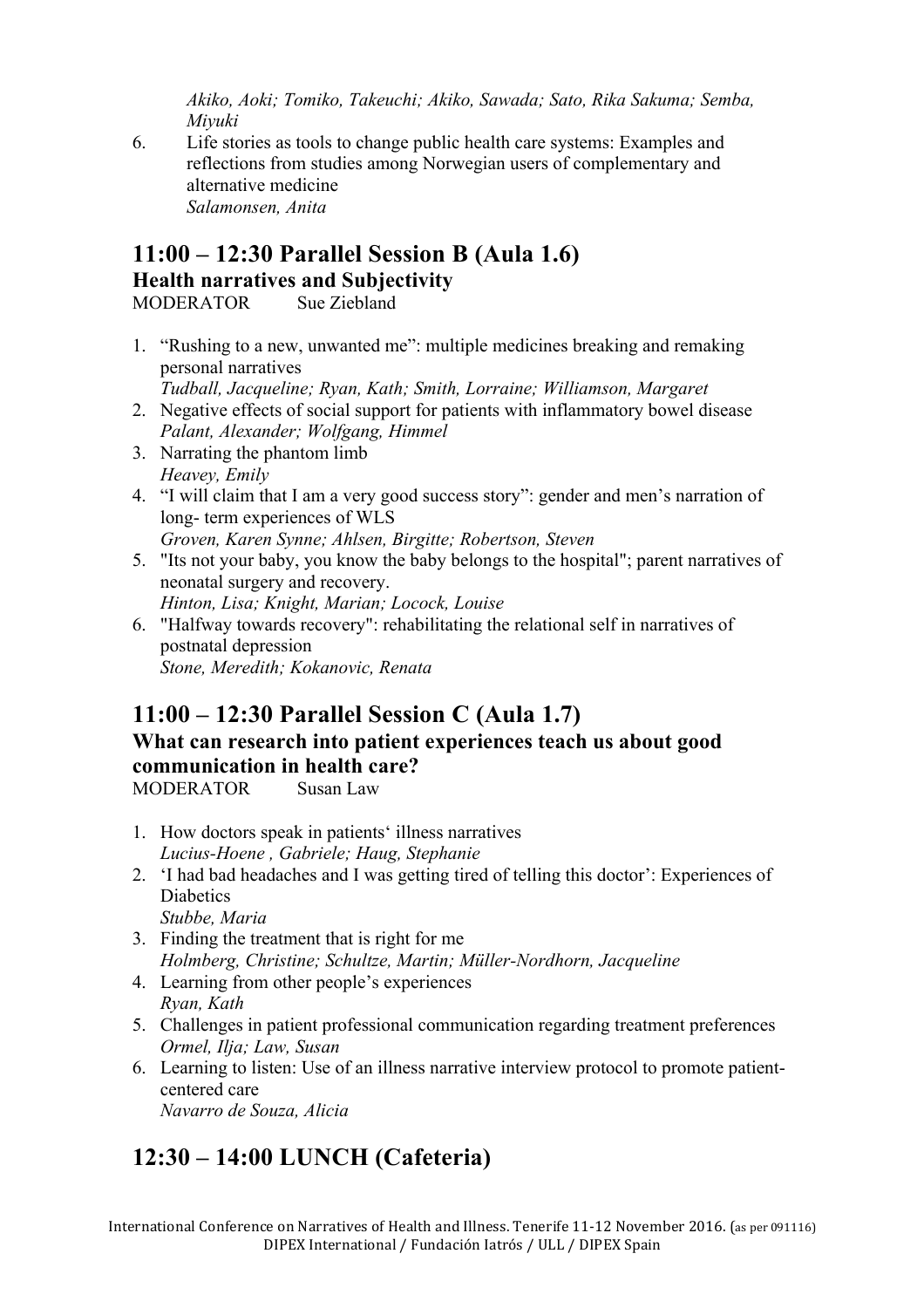## **14:00 – 15:00 PLENARY LECTURE (AULA MAGNA)**

MODERATOR: Susan Law

**The Remoralization of Illness Arthur Frank**

# **15:00 – 16:00 Parallel Session D (Sala de profesores) (Bio-)Ethics**

MODERATOR Feito Grande, Lydia

- 1. Narratives of children participating in clinical trials: reasons to change informed consent procedures? *Luchtenberg, Malou; Maeckelberghe, Els; Locock , Louise; Powell, Lesley; Verhagen, Eduard*
- 2. Women´s experiences with regular breast cancer screening in Norway *Gjøstein, Dagrun Kyte*
- 3. Narrative Ethics in Medical Catastrophes: A Case Study from Hurricane Katrina *Hudson Jones, Anne*
- 4. All's well that ends well? Stories of Death and Dying within Narrative *Streeck, Nina*

## **15:00 – 16:00 Parallel Session E (Aula 1.6) Narrativas de Salud y Subjetividad (A)**

MODERATOR Alfonso García Hernández

- 1. Efectos de la reflexión comprensiva y la construcción de sentido mediante el relato de vida en un espacio de interrelación basado en la palabra y la escucha *Bonafont Castillo, Anna*
- 2. Para notar melhor a vida: o encontro entre a narrativa e os processos de cuidado humanizado em saude *Orofino, Maria Marta*
- 3. Medicina y narrativas. Diferencias en el discurso de médicos y pacientes sobre el sufrimiento y la enfermedad: Análisis de entrevistas en Atención Primaria. *Cerame del Campo , Alvaro*
- 4. Niveles deseados de implicación en su proceso de enfermedad y relación con os profesionales sanitarios: análisis secundario de las narrativas de pacientes con diabetes tipo 2 (proyecto DIPEx España) *Duque, Victor; Mahtani, Vinita; Sanz, Emilio*

## **15:00 – 16:00 Parallel Session F (Aula 1.7) Social Media and the use of Internet**

MODERATOR Sara Ryan

- 1. Connecting the own illness story when reading about illness experiences of others on a website. - An evaluation study using the Think Aloud Method *Breuning, Martina; Bengel, Jürgen; Schäfer-Fauth, Lisa*
- 2. Towards Reducing Stigma: New Media Mental Health Narratives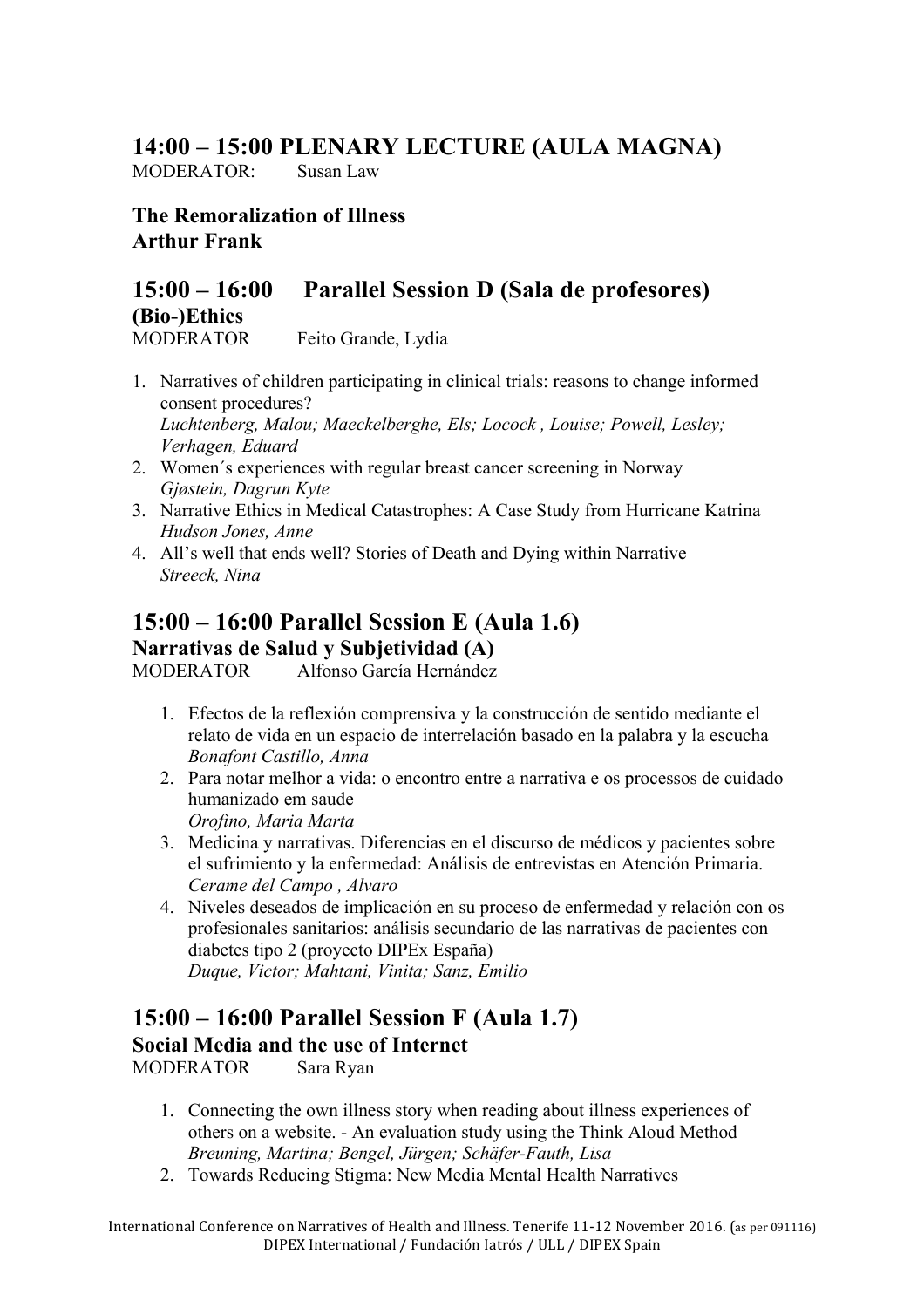*Birch, Michael*

- 3. Social Media and Health Narratives: Representing the 'Health Self' *Kent, Rachael*
- 4. Measuring the impact of publicly available narratives on patients' engagement in health care

*Holmberg, Christine; Keller, Bettina; Rieckmann, Nina; Müller-Nordhorn, Jacqueline*

## **16:00 – 17:00 Parallel Session G (Sala Profesores)**

### **Narrative and History: a case report accounting for The Lancet's slow acceptance of germ theory. (Special Lecture)**

MODERATOR José Lázaro

Narrative and History: a case report accounting for The Lancet's slow acceptance of germ theory. *Richardson, Ruth*

# **16:00 – 17:00 Parallel Session H (Aula 1.6) (Bio-) Ética**

MODERATOR Domingo Moratalla, Tomás

- 1. El potencial de la bioética narrativa: de la peripecia a la sabiduría *Domingo Moratalla, Tomás; Feito Grande, Lydia*
- 2. Narrativas de médicos colombianos en contexto de guerra: Principios y acciones que orientan la toma de decisión en situaciones dilemáticas. *Urrego Mendoza, Diana Zulima*
- 3. Teatro-Foro: una metodología innovadora para aprender ética *Altisent, Rogelio; Galbe, José; Giménez, Rocio; Berdié, Beatriz; Seves, Berta; García- Machín, Jesús; Lozano, Teresa; Pérez de Vallejo, Chusa*
- 4. Estudio cualitativo sobre la percepción y preferencias de los pacientes que acuden a un centro de salud mediante una herramienta teatral *Blasco Casorran, Marta; Clares Puncel, María Teresa; Ferrer Sorolla, Daniel; Pueyo Gascon, Diego; Altisent Trota , Rogelio*

## **16:00 – 17:00 Parallel Session I (Aula 1.7) Change and obstruction in the web of on-line health information (The Navigating Knowledge Landscapes network)**

MODERATOR Anna Lydia Svalastog

- 1. The on-line web as an arena for individual strong voices. On personal narratives, addiction and resistance *Svalastog, Anna Lydia*
- 2. Narratives as a knowledge-context combination in the knowledge landscapes *Gajović, Srećko; Svalastog, Anna Lydia*
- 3. Patient autonomy expressed in self-biographical health narratives *Ringstad, Øystein*

# **20:30 – Congress dinner (Upon registration)**

International Conference on Narratives of Health and Illness. Tenerife 11-12 November 2016. (as per 091116) DIPEX International / Fundación Iatrós / ULL / DIPEX Spain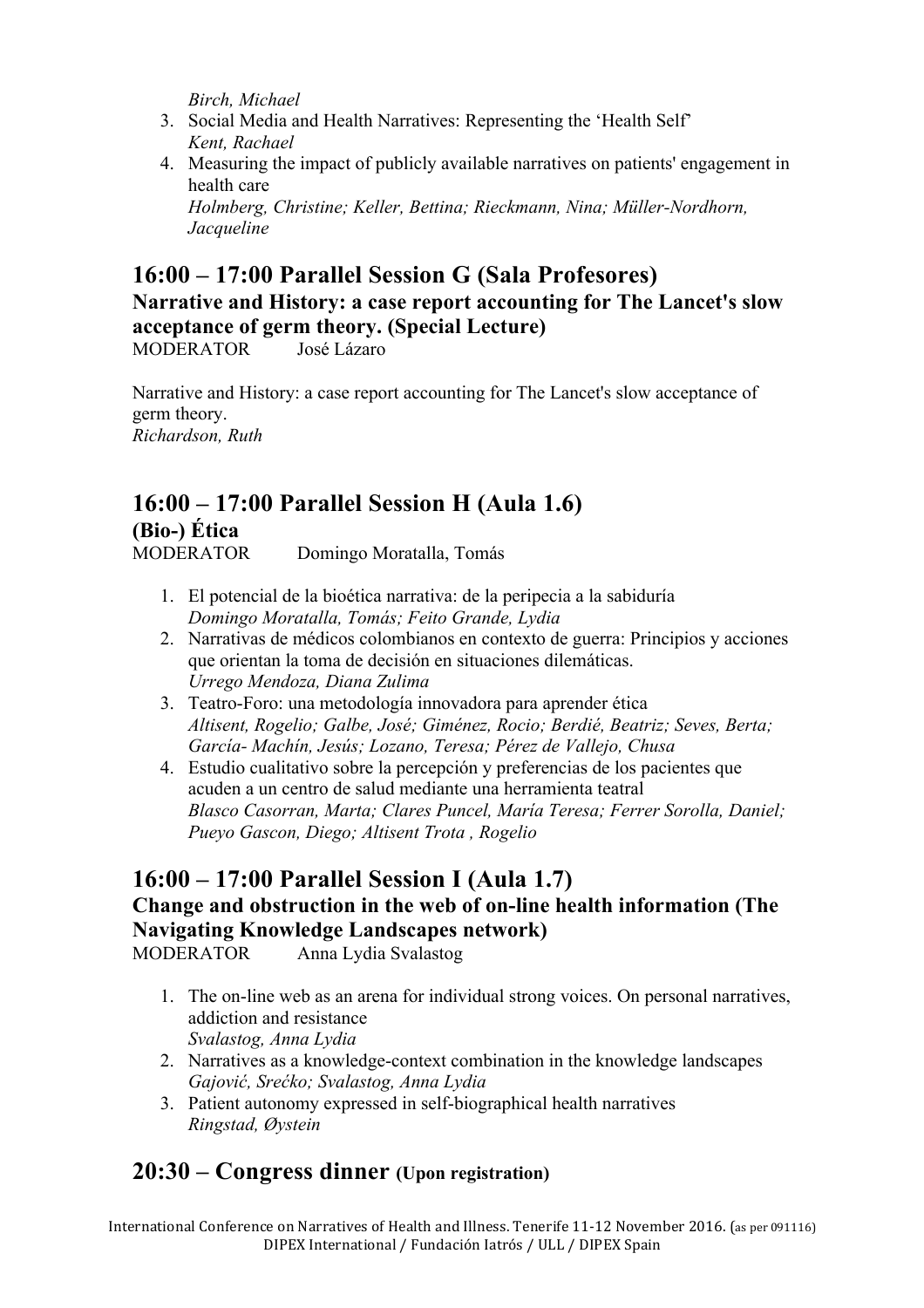#### **Real Casino de Tenerife. Plaza de la Candelaria 12**

With an "after dinner talk" (Ruth Richardson)…

# **Saturday 12.11.2016**

**09:00 – 10:00 PLENARY LECTURE (AULA MAGNA)** MODERATOR: Vinita Mahtani

**The role of narrative in Person Centred Care Nicky Britten**

#### **10:00 – 11:30 Parallel Session J (Sala Profesores) Exploring chronic pain narratives by using participatory theatre methods (Theatre performance)** MODERATOR Emilio J. Sanz

Exploring chronic pain narratives by using participatory theatre methods. (Theater performance) *Larsen, Henry; Heape, Chris; Preben, Friis*

# **10:00 – 11:30 Parallel Session K (Aula 1.6)**

**Narrativas en la educación de ciencias de la salud** MODERATOR Vinita Mahtani

- 1. Narrativas y práctica reflexiva en enfermería *Choperena Armendáriz, Ana*
- 2. Medicina Narrativa: una mirada diferente para la formación integral de médicos en la Pontificia Universidad Javeriana, Cali. *Florez Villafañe, Gloria Ines*
- 3. La vida de un ahogado: explorando la empatía por los pacientes desde una clase de fisiología de la respiración *Gómez, Leonardo; Martínez Sánchez, Miguel Eduardo; Parra Chico, Wilson Andrés*
- 4. Caminhos da Criação para promoção da Saúde *Orofino, Maria Marta; Kurtz, Diego Monroe; Pekaman, Renata*
- 5. Papel político del Médico en el conflicto colombiano. Percepciones desde un curso de Medicina Narrativa *Parra Chico, Wilson Andrés*
- 6. Narrativa crítica: aprendiendo a cuidar *Olivé Ferrer, M Carmen*

#### **11:30 – 12:30 PLENARY LECTURE (AULA MAGNA)** MODERATOR: José Lázaro

**The Challenges of the 'new medicine' and the place of narrative. Isabel Fernandes**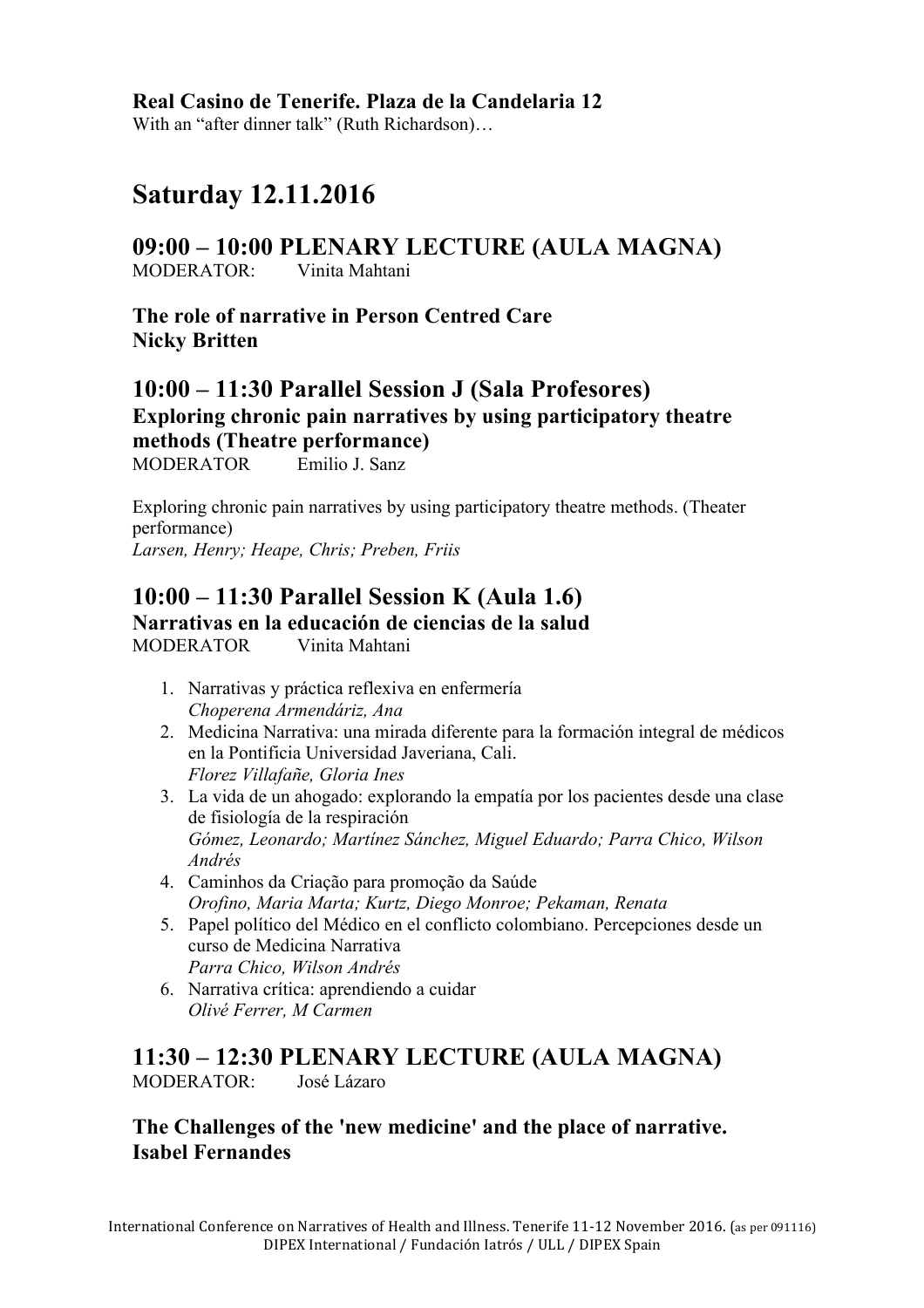# **12:30 – 14:00 LUNCH (Cafeteria)**

### **14:00 – 15:00 PLENARY LECTURE (AULA MAGNA)**

MODERATOR: Emilio J. Sanz

**The Singular Importance of Plural Voices Rachel Grob**

**15:00 – 16:00 Parallel Session L (Sala Profesores)**

**Arte y Literatura**

MODERATOR Mariola Marrero

- 1. Quantas intençoes: educaçao da saúde e conexóes com a cultura. *Valdez Poletto, Ana Lucia; dos Santos Valdez, Maria Elisabete*
- 2. Médicos Escritores ou Escritores Médicos? interseções entre medicina e literatura *Geovanini, Fátima; Andrade, Luciana; Mallet, Ana Luisa; Kestenberg, David; Monteiro, Renata; Barros, Aurora*
- 3. Ante el poder de la palabra médica *Cordero Villamizar, Luz Elena*
- 4. José Saramago e as interiténcias da morte. *Carelli, Fabiana*

## **15:00 – 16:00 Parallel Session M (AULA 1.6)**

#### **"La narrativa como elemento clave en el proceso de saludenfermedad-atención: experiencias etnográficas aplicadas a los cuidados enfermeros"**

MODERATOR Roser Fernández Peña

- 1. "Percepciones de las mujeres y parejas durante el embarazo, parto y posparto tras someterse a técnicas de reproducción asistida". *Crespo Mirasol, Esther*
- 2. "El apoyo informal en la enfermedad desde la perspectiva del paciente crónico". *Fernández Peña, Rosario*
- 3. "De las narrativas de la locura: ¡Yo no estoy loco! ¿Por qué estoy aquí?" *Márquez Romero, María Isabel*
- 4. "Narrativas de las percepciones y vivencias de estar ingresado en una Unidad de Cuidados Intensivos a raíz del episodio mediático de Gripe A". *Prat Caballol, Rita*

#### **15:00 – 16:00 Parallel Session N (AULA 1.7) Health narratives and Subjectivity / Patient relationship** MODERATOR Lorraine Smith

1. : 'A smile costs nothing but means absolutely everything': a qualitative study of young people's view and experiences of what makes a good consultation with the GP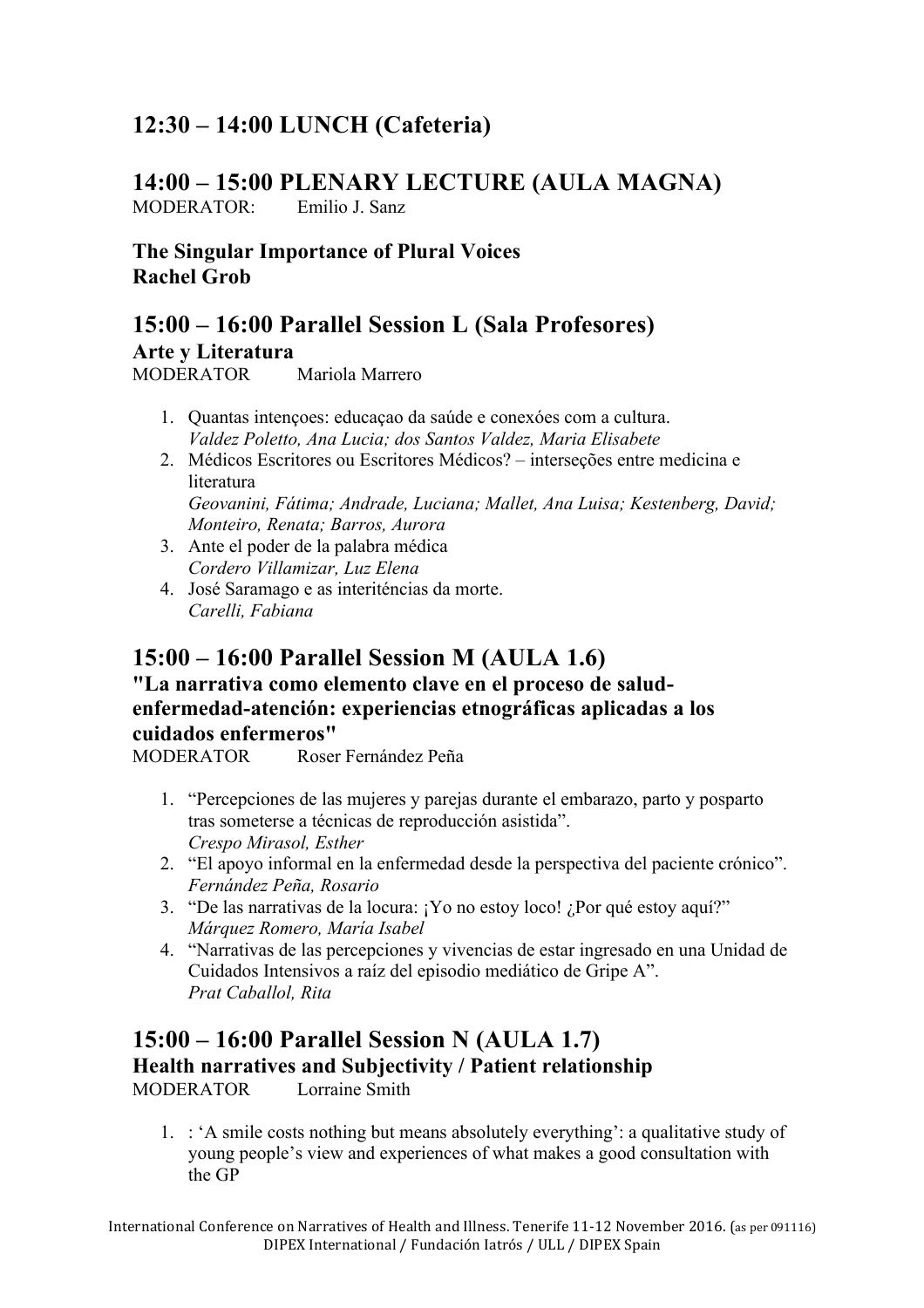*Prinjha, Suman*

- 2. "My driving was everything to me" Narratives of driving as a marker of identity. *Locock, Louise; Stepney, Melissa; Kirkpatrick, Susan; Prinjha, Suman; Dumelow, Carol; Ryan, Sara;*
- 3. Destruction and reconstruction of retirement narratives: poor health, mobility and revisions of a future life *Tudball, Jacqueline; Team, Victoria; Ryan, Kath; Smith, Lorraine*
- 4. The DNA of the doctor/patient relationship *Plapler, Hélio; Carelli, Fabiana Buitor*

### **16:00 – 17:00 Parallel Session O (Sala Profesores) Psicoterapia y Enfermedad crónica**

MODERATOR Juan José Martínez Jambrina

- 1. La participación informada en la detección precoz del cáncer colorectal *Chávarri, Ana Toledo; Perestelo Pérez, Lilisbeth; Abt Sacks, Analía; Pérez Ramos, Jeanette; Burón Pust, Andrea; González Hernández, Nerea; Serrano Aguilar, Pedro*
- 2. Historias potenciales e historias contadas: La teoría narrativa de Paul Ricoeur para la práctica de la Psicología Clínica y la Psicoterapia *Trujillo Trujillo, Servando David*
- *3.* La deconstrucción y reconstrucción narrativa de las historias clínicas según la indicación formal de Martin Heidegger *Trujillo Trujillo, Servando David*
- 4. La autobiografía en el abordaje de las psicosis *Martínez Jambrina, Juan José*

### **16:00 – 17:00 Parallel Session P (Aula 1.6) Narrativas de salud y subjetividad (B)**

MODERATOR José Lázaro

- 1. Repertorios de objetos evocadores de recuerdos en padres que perdieron hijos *García-Hernández, Alfonso Miguel*
- 2. Narrativas en torno a la ausencia del hijo fallecido versus tiempo *García-Hernández, Alfonso Miguel*
- 3. La narrativa en la vivencia de la fibromialgia: estrategia de empoderamiento y contribución científica *Olivé Ferrer, M Carmen; Costa Abos, Silvia; Isla Pera, M Pilar*

4. ¿Qué aportan la narrativas de las personas con distrofias hereditarias de retina para mejorar la práctica clínica? *Chávarri, Ana Toledo; Trujillo Martín, Mar; Sedeño, Tasmania del Pino; Perestelo Pérez, Lilisbeth; Abt Sacks, Analía; Serrano Aguilar, Pedro*

# **16:00 – 17:00 Parallel Session Q (Aula 1.7) Chronic Illnesses**

MODERATOR Maya Lavie-Ajayi

1. Mental Illness at work, authenticity in question: Experiencing, concealing and revealing depression at work *Ridge, Damien; Broom, Alex; Kokanovic, Renata; Hill, Nicholas; Ziebland, Sue*

International Conference on Narratives of Health and Illness. Tenerife 11-12 November 2016. (as per 091116) DIPEX International / Fundación Iatrós / ULL / DIPEX Spain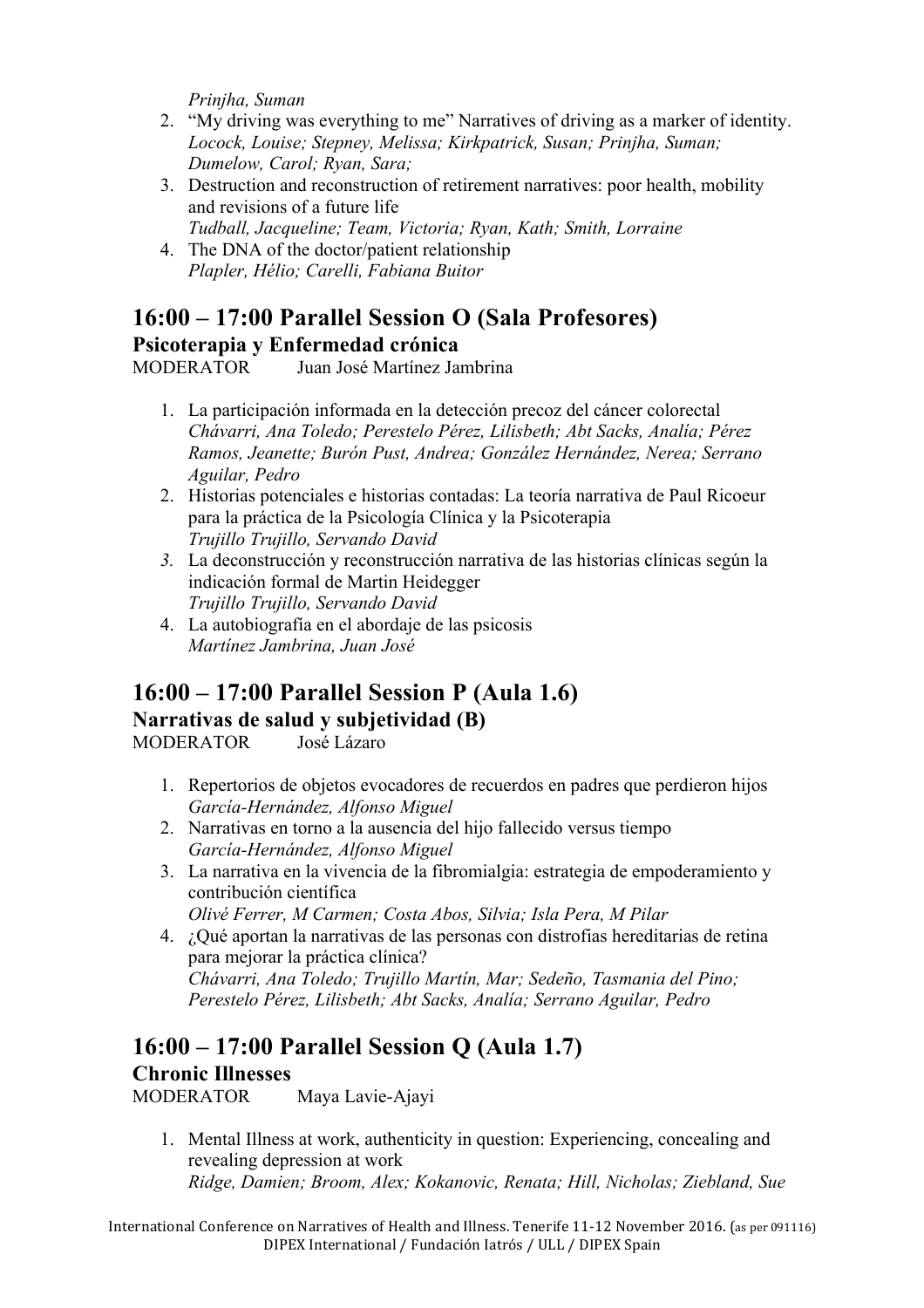- 2. The Good Citizen with cancer: managing an ambivalence in Sweden, Denmark and the UK *Ziebland, Sue*
- 3. Patient Narratives and the Unvoiced Other: The Centrality of Pets in the Lives of People with Chronic Illness *Schlesinger , Mark; Grob, Rachel*
- 4. 'Sigh of relief': Narratives about the use of medical Cannabis *Lavie-Ajayi, Maya*

# **17:00 – 17:30 CLOSING CEREMONY (AULA MAGNA)**

## **Evening: Informal visit to La Laguna (UNESCO World Heritage Cities)**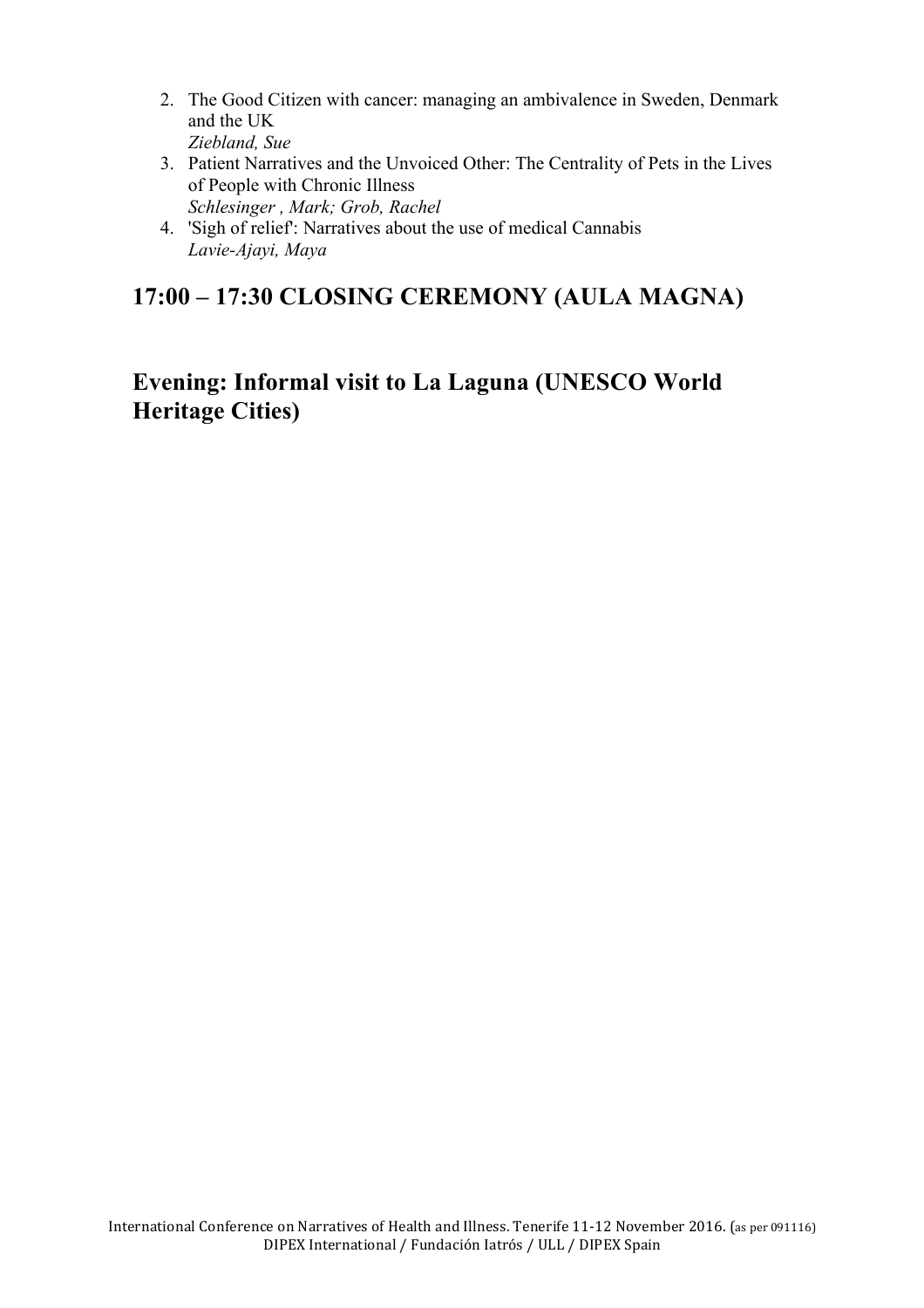# **VIDEO PRESENTATIONS**

#### **"Arts-Based Research" and Literature**

- Media representations of mental health and art initiatives *Atanasova, Dimitrinka; Koteyko, Nelya; Brown, Brian; Crawford, Paul*
- Documental 'Desahucios y salud', un ejemplo de difusión de resultados cualitativos en Salud Pública a través del formato audiovisual. López Doblas, Manuela; Suess, Amets; Cillero Capel, José Antonio; García Toyos, *Noelia; Luque Martín, Nuria; Ruiz Azarola, Ainhoa; Ruiz Perez, Isabel; Tamayo Velázquez, Isabel*
- Enfermedades mediáticas y periféricas: estrategias artísticas ante los procesos de significación *Del Río Almagro, Alfonso; Rico Cuesta, Marta*
- Extraordinary communities what happens when catastrophes/disasters hit  $11s<sup>2</sup>$ *Breivik, Jan-Kåre*
- Diálogos con y desde la enfermedad. Producción artística con pacientes de hepatitis C *Miralles Crisóstomo, Pepe*
- Experiencias hospitalarias del paciente. Exteriorización de lo oculto *Gil Gil , Cristian*
- Doble Retorno. Arte y enfermedad en diálogo. Producción artística con pacientes de enfermedades inflamatorias autoinmunes *Pensado, Tere*
- Animando el relato de un paciente de Crohn. Capacidades dentro de las restricciones *López Izquierdo , M. Ángeles*
- La montaña mágica: relatos artísticos a partir de la residencia en el Hospital Marina Salud de Dénia Gascó, Mar
- Empatía y relaciones. Dialogando con pacientes para la realización de trabajos artísticos que reflejen nuevos aspectos de su enfermedad *Tristán Tristán , Isabel*
- People, places and prosperity: Using participant photography to investigate the role of social context in life after cancer treatment *Bravington, Alison; Johnson, Miriam; Macleod, Un*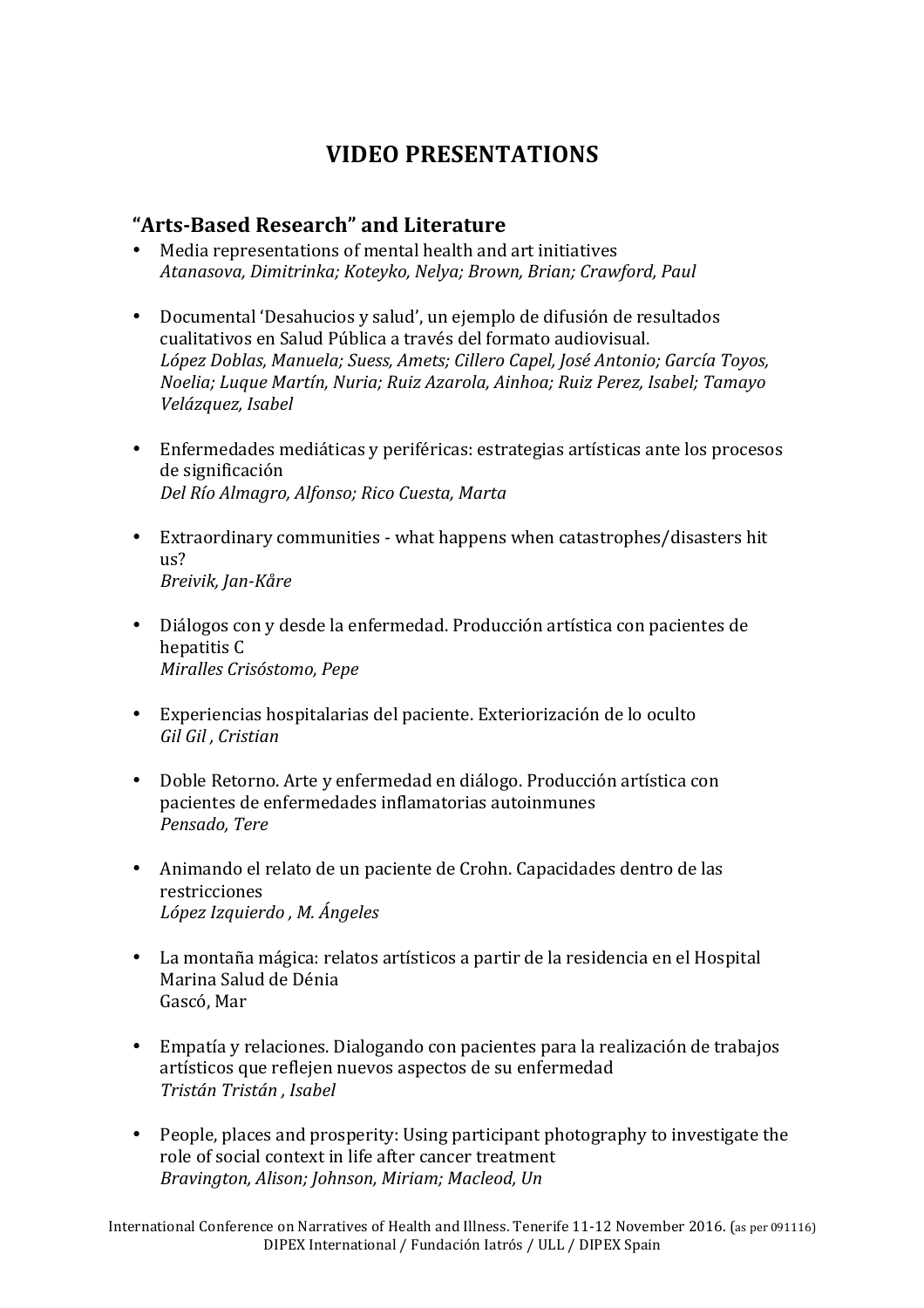• Giving Children a Voice Through Art: To Understand and Educate About the Impact of Juvenile Idiopathic Arthritis by Creating Art and Telling Digital Stories.

Paivi Miettunen, Michael Lang, Anastasia Dropol, Catherine Laing, Susanne *Benseler, Tommy Gerschman, Nadia Luca, Heinrike Schmeling, Nicole Johnson, Jaymi Taiani, Brian Rusted*

# **(Bio-)Ethics**

- Casuistry in Cardiological Contexts: A Case Study of Epistemic Scalability *Prenosil, Joshua*
- Diretiva Antecipada de Vontade como uma narrativa de fim de vida, o resgate da autonomia (ou da relação médico paciente?) Monteiro, Renata; Geovanini, Fátima; Silva Junior, Aluísio

# **Chronic Illnesses**

- Benefit finding and professional identity: an analysis of narratives of healthcare professionals suffering from chronic pain *Mikiyo, Sato; Rika Sakuma Sato; Hama Yusuke; Noriko Iba, Natsuko Takahasi*
- Understanding knee ostheoarthritis from the patients' perspective: a qualitative study of living experiences *Berenguera, Anna; Pujol Ribera, Enriqueta; Carmona-Terés, V.; Moix Queraltó, J;* Lumillo-Gutiérrez, *I.; Mas, X; Batlle-Gualda, E; Gobbo-Montoya, M; Jodar-Fernández, L.*
- A tale of two "burdens" everyday morality and stigma resistance in narratives of type 2 diabetes and mild cognitive impairment *Gomersall, Tim*
- An innovative care intervention through Narrative Medicine for General Practitioners and patients with type 2 Diabetes *Piana, Natalia*
- Experiences of patients living after stroke: A qualitative study From illness narratives to ICF categories *Glässel, Andrea; Coenen, Michaela*
- "This illness diminishes me. What it does is like theft": A qualitative synthesis of people's experiences of living with asthma *Eassey, Daniela; Pickles, Kristen; Reddel, Helen; Locock, Louise; Smith., Lorraine*
- "I like to know and make my own choices". Personal Experiences of Severe Asthma: A Review *Eassey, Daniela; Pickles, Kristen; Reddel, Helen; Foster, Juliet; Smith., Lorraine*
- Living with Leprosy: Materiality, Transformation, and Interdependency in Evelyn Leandro's Abandoned - or the Struggle with a Long-forgotten Illness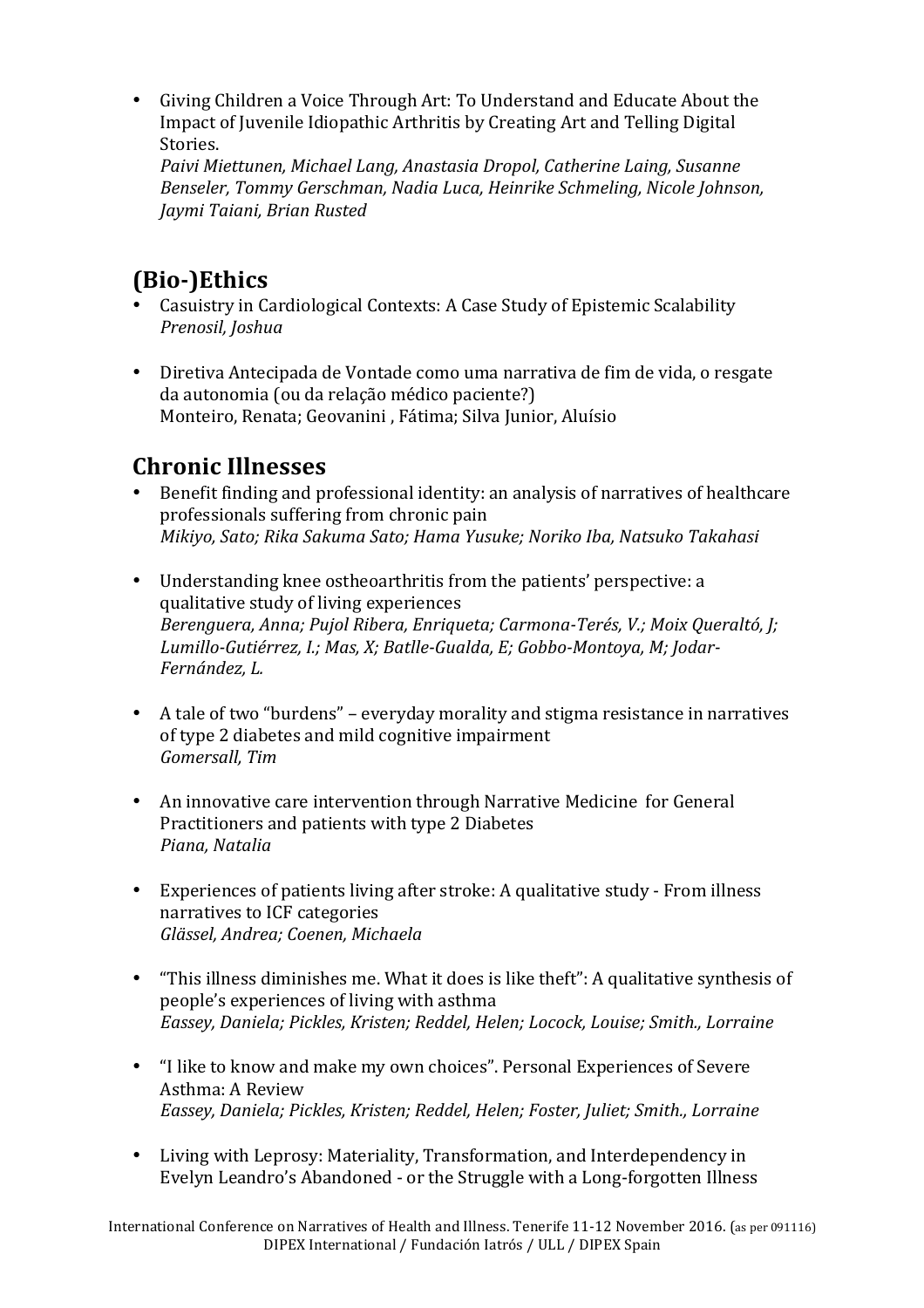#### *Herges, Katja*

- A Visual Narrative of Chaos and Quest: Patricia Lay-Dorsey's Falling Into Place *Soares, Marta*
- To tell or not to tell about one's diabetes at the work place *Hänninen, Vilma; Hakkarainen, Pirjo*

# **Clinical Practice and Medical Records**

- Patient narratives within the Models of Child Health Appraised (MOCHA) projec *Alma, Manna; Prinjha, Suman; Palant, Alexander; Kluzova Kracmarova, Lucie; Mahtani, Vinita; Sanz, Emilio*
- Trabajando juntos en la mejora de la cooperación entre servicios para promoción del Envejecimiento Activo *Rodríguez-Martín, Beatriz; Notario-Pacheco, Blanca; Martínez-Vizcaíno, Vicente; Martínez-Andrés, María*
- Integrating Medical Records with Narrative Based Medicine in rare and chronic diseases: Conclusive remarks from the S.T.o.Re. project Gentile Amalia, *Egle; Polizzi, Agata; Mathani Chugani*, Vinita; Marrero Díaz, *María D.; Sanz Alvarez, Emilio J; Zampolini, Mauro; Stefanov, Rumen; Iskrow,* Georgi ; Sakka, Paraskevi; Ongel, Kurtulus; Taruscio, Domenica
- La "historia clínica": entre la verdad factual, la verdad narrativa y los valores *Martínez Jambrina, Juan José*

## **Health narratives and Subjectivity**

- La importancia epistemológica de las narrativas en psiquiatría *López Santin, José Manuel; Álvaro Serón, Patricia*
- Comunicarse sin palabras *Cirera-Serrallonga, Eva*
- Negotiating the pathway of recovery; stories by rehabilitated fistula survivors *Degge, Hannah; Hayter, Mark; Laurenson, Mary*
- Dutch end-of-life decisions for children: quality of living and dying. *Brouwer, Marije; Maeckelberghe, Els; Verhagen, Eduard*
- Salir de las consultas: propuestas para el abordaje de la promoción de la salud en atención primaria según ciudadanos, informantes clave comunitarios y profesionales de la salud Pons-Vigués, Mariona; Berenguera Ossó, Anna; Moreno-Peral, P.; March, Sebastiá; Ripoll, J.; Rubio, M.; Pombo-Ramos, H.; Asensio-Martínez, A; Bolaños, E; *Martínez-Carazo, C; Maderuelo-Fernández, JA; Martínez-Andrés, M; Pujol Ribera, Enriqueta*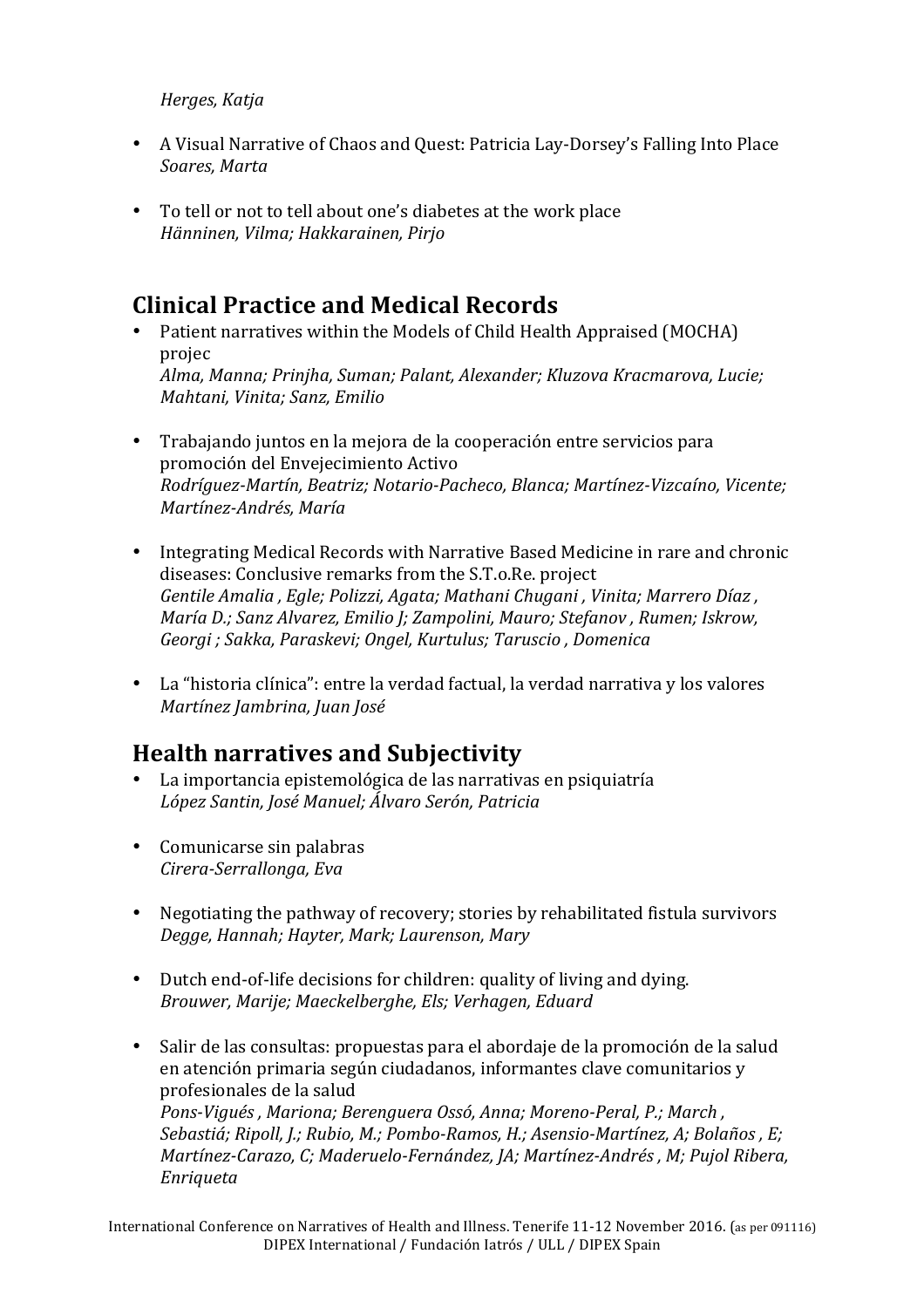- Experiencias de Pacientes y Usuarios: Contribución de la Práctica Basada en Narrativas a la Práctica Basada en Evidencia. *Abt Sacks , Analía*
- La empatía en la narrativa como herramienta de cambio en pacientes con Síndrome de Fibromialgia *Portillo, Mónica; Roth, Patricia; Folch, Blanca; Montero, Eugenio; Palop, Vicente; Sempere , Mara*
- Preserving a masculine self in face of illness and disability: The case of older Sabra men *Spector-Mersel, Gabriela*
- Deconstructing and Reconstructing Disease: The Commercialization of Breast Cancer *Ndaiga, Eleanor*
- Love and Trauma in Zabuzhko's novel "Fieldwork in the Ukrainian sex" *Demianchuk, Mariia*
- Salud, promoción de la salud, activos y déficits en salud según ciudadanos, informantes clave comunitarios y profesionales de atención primaria *Pujol Ribera, Enriqueta; Coma Auli, N; Pons-Vigués, M.; Berenguera Ossó, Anna; Moreno-Peral, P.; Mora, S.; Asencio-Martínez, A.; March, S.; Pombo- Ramos, H.;Martínez- Andrés, M.*
- Depressive position, gratitude and psychoanalytic attitude in a Henry Miller's "Big Sur and the Oranges of Hieronymus Bosch" *Demianchuk , Mariia*
- The experiences of two brazilian families with the birth of premature extrmely low-birth-weight infants up to five years of age: the use of narratives *Porto Pereira , Sylvia Maria*
- "Health Experience Research" in Japan: an Overview *Sato, Rika Sakuma; Iba, Noriko; Sawada, A.*
- Narrative of suffering and redemption *Bozic-Vrbancic, Senka; Kokanovic, Renata*
- Tell me Through Music: Transforming Power of Music to Overcome Physical or Emotional Loss: Individual Digital Stories. *Päivi Miettunen, Michael Lang, Emanuele Dimitri*

### **Rare Diseases**

• When experiences of ill-health do not match expectation: 'carrying' Alport Syndrome